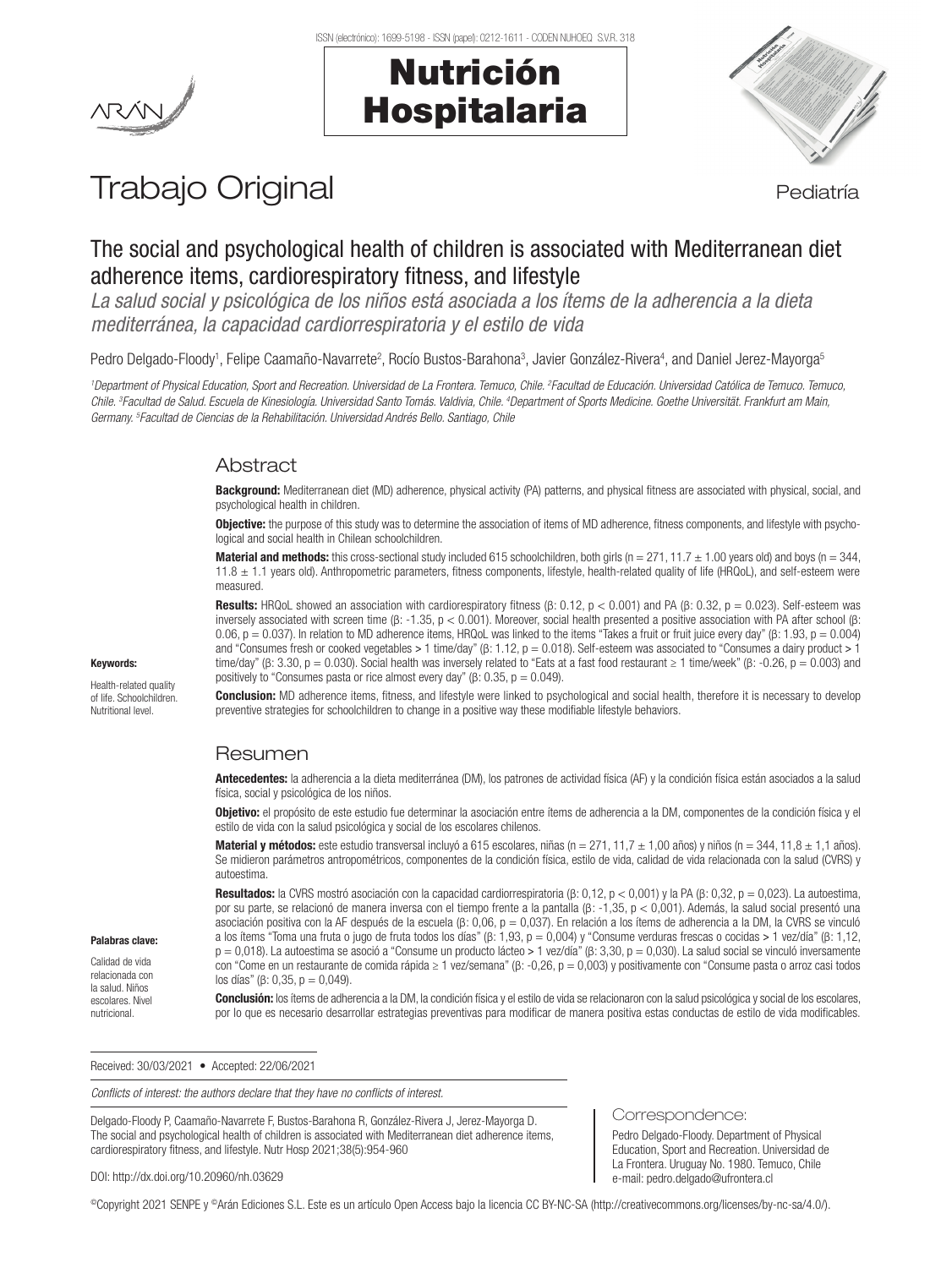#### **INTRODUCTION**

In children negative changes in lifestyle such as increased consumption of processed foods with low nutritional value and high calories, and decreased physical activity (PA) patterns have affected their mental and physical health as indicated by health-related quality of life (HRQoL) (1,2) and different psychological factors such as self-esteem (3,4). Unfortunately, self-esteem is associated with children's social, emotional, behavioral, and mental health, playing a vital role during childhood (5); low self-esteem has been strongly associated with different mental health diseases that affect childhood development (6). In contrast, high self-esteem has been associated with better cognitive development (7). Likewise, well-being is also an important factor, defined as a construct that encompasses all aspects of healthy and successful living, including psychological, physical, and other domains (8). Subjective well-being has been associated with immediate and long-term positive life outcomes including school, community factors, and social relationships with family and peers, which have a strong influence on the subjective well-being of children (9). In this way, the importance of emotional development has become a priority of education (10), as research has shown that social-emotional competence can be taught in schools and can make a positive difference in young people's lives (11).

On the other hand, healthy food habits generally have a strong participative role in the overall state of well-being including HRQoL (12). Evidence has shown that adherence to the Mediterranean diet (MD) is associated with positive effects on specific components of well-being and mental health (13). Likewise, children's food habits have an influence on health in later life, present associations with different factors of mental health (14), and can be protective factors for subjective well-being in children (15). Moreover, decreased PA and fitness, and increased sedentary behaviors such as screen time (ST) have been associated with a cluster of behavioral risk factors and negative mental health in children (3), this being considered a new variable in child and youth health (16). Additionally, PA and fitness have been indicated as an important factor to prevent physical and mental health (17) due to is modifiable nature. So, identifying modifiable lifestyle behaviors such as MD adherence and PA patterns linked to feelings and well-being is necessary to develop preventive strategies for schoolchildren. Therefore, the purpose of this study was to determine the association between healthy and unhealthy behaviors (i.e., MD, PA, ST, and fitness) with well-being in Chilean schoolchildren.

#### MATERIALS AND METHODS

This cross-sectional study included 615 schoolchildren, both girls (n = 271, 11.7  $\pm$  1.00 years old) and boys (n = 344, 11.8  $\pm$  1.1 years old) from different primary public schools in Chile, selected by convenience. Parents and guardians were informed about the study and provided their signed written consent for participation. Additionally, all children gave their written

assent on the day of assessment. The investigation complied with the 2013 Helsinki Declaration and was approved by the Local Ethics Committee (ACT 086 2017).

Inclusion criteria were: i) informed consent of parents and assent of participant; ii) belonging to educational centers; and iii) between 10 and 13 years of age. Exclusion criteria included having a musculoskeletal disorder or any other known medical condition that might impair a participant's health and physical activity levels. Moreover, schoolchildren with physical, sensorial, or intellectual disabilities were excluded.

#### ANTHROPOMETRIC ASSESSMENT

Body mass index (BMI), calculated as body mass divided by the square of height in meters ( $kg/m<sup>2</sup>$ ), was used to estimate the degree of obesity. Body mass (kg) was measured using a TANITA scale, model Scale Plus UM – 028 (Tokyo, Japan); the children were weighed in their underclothes without shoes, and height (m) was estimated with a Seca® stadiometer, model 214 (Hamburg, Germany) that was graduated in mm. BMI is shown according to the growth table of the Centers for Disease Control and Prevention (CDC), Overweight and Obesity, verifying the corresponding age and sex-related percentile. Child obesity is defined as a BMI equal to or greater than the 95<sup>th</sup> percentile, and overweight as a BMI equal to or greater than the  $85<sup>th</sup>$  percentile among children of the same age and sex (18). Waist circumference (WC) was measured using a Seca® tape measure model 201 (Hamburg, Germany) at the height of the umbilical scar (19). The waist-to-height ratio (WtHR) was obtained by dividing WC by height, and was used as a tool for estimating the accumulation of fat in the central zone of the body following international standards.

#### MEDITERRANEAN DIET ADHERENCE

MD adherence was assessed by the Krece Plus test (20), which is a tool to assess eating patterns and their relationship with nutritional status based on MD. The questionnaire has 15 items, and the format assesses a set of items about the food consumed in the diet. Each item has a score of  $+1$  or  $-1$ , depending on whether it approximates the ideal of MD. The total points are added, and according to the score, the nutritional status is classified as follows: i) low nutritional level: less than or equal to 5; ii) moderate nutritional level: from 6 to 8; and iii) high nutritional level: greater than or equal to 9.

### SCREEN TIME AND PHYSICAL ACTIVITY AFTER SCHOOL

Lifestyle was evaluated with the Krece Plus test (20). The Krece Plus is a quick questionnaire that classifies lifestyle based on the daily average of hours spent watching television or playing video games as screen time, and the hours of PA after school per week.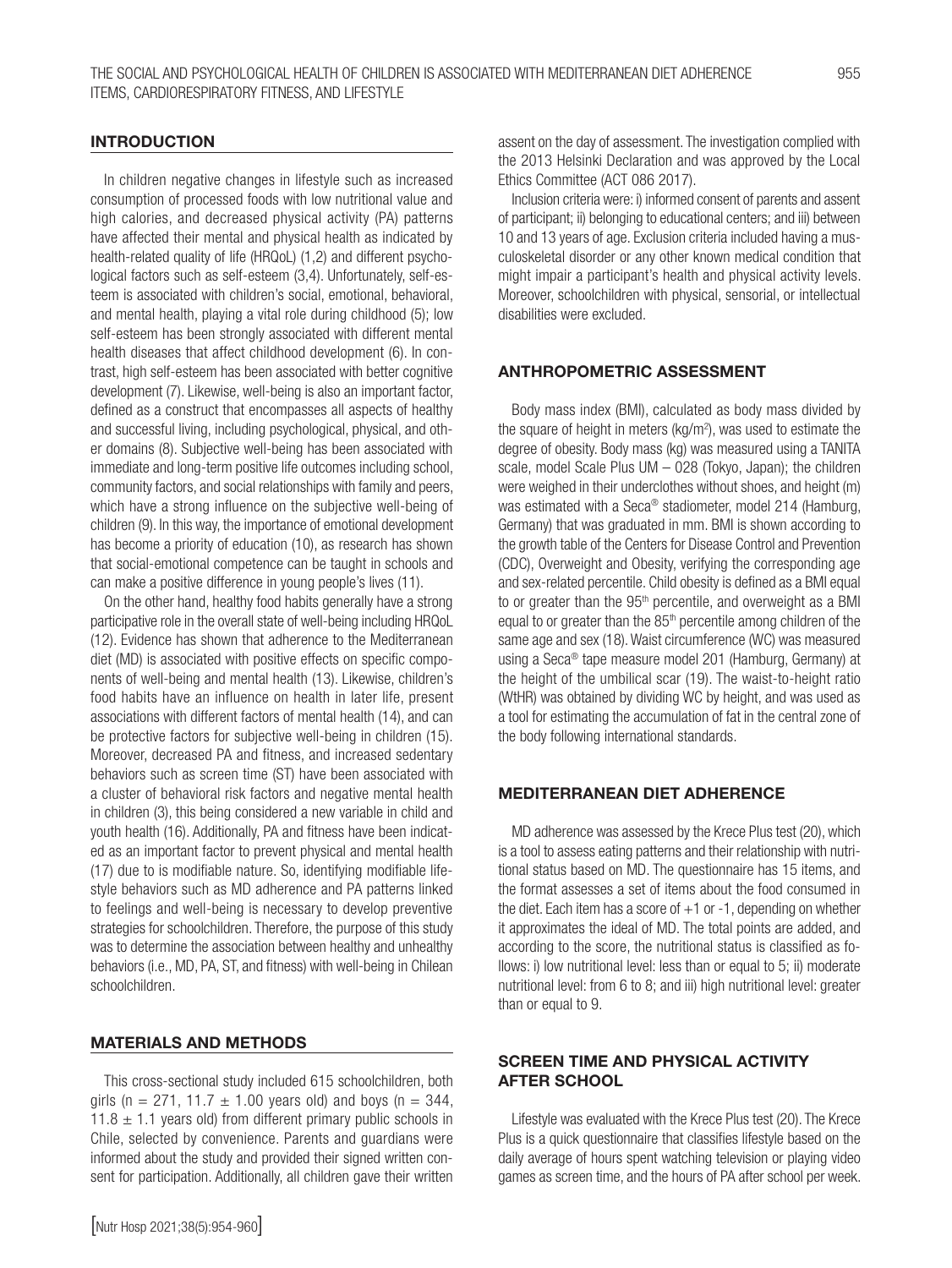The classification is made according to the number of hours used for each item. The total points are added, and the person is classified as with a good lifestyle (men:  $\geq 9$ , women  $\geq 8$ ), regular lifestyle (men: 6-8: women: 5-7) or bad lifestyle (men:  $\leq$  5 and women:  $\leq$  4) according to the lifestyle score.

#### PHYSICAL ACTIVITY

PA levels were measured using the Physical Activity Questionnaire for Children (PAQ-C) (21). In brief, the self-administered, 7-day recall questionnaire was comprised of nine items and collected information on participation in different types of activities and sports (activity checklist), and efforts and activities during lunch, after school, in the evening and over the weekend during the past 7 days. Each item was scored between 1 (low PA) and 5 (very high PA). To calculate the final score, the mean score of the nine questions was estimated, where "1" indicates low PA and "5" indicates very high PA. The 10-item PAQ-C asks participants whether they were sick last week or whether anything prevented them from doing normal PA.

#### PHYSICAL FITNESS

To evaluate the health-related physical fitness of children we used the ALPHA-fitness test battery (22). Lower-body explosive strength was assessed by a standing long jump test (SLJ), in which the child stood behind a marked line and jumped with both feet together as far as possible. Each child jumped twice, with the best result recorded. Higher scores indicate better performances. Cardiorespiratory fitness (CRF) was measured by the progressive 20 meter shuttle run test (20mSRT) (23). The participants were required to run between two lines 20 metres apart while keeping pace with audio signals emitted from a pre-recorded CD. The results were unified according to the Leger test protocol, and maximal oxygen consumption  $\langle VO_{2MN}\rangle$  was calculated using Leger's equation. Handgrip strength, measured with a hand dynamometer (TKK 5101 Grip D; Takei, Tokyo, Japan) was used to measure upper body strength. The test consists of holding a dynamometer in one hand and squeezing as tightly as possible without allowing the dynamometer to touch the body; force is applied gradually and continuously for a maximum of 3-5 seconds. The test was performed twice, and the maximum score for each hand was recorded in kilograms. The average of the scores achieved by the left and right hands was used in the analysis. Higher scores indicate better performance.

#### WELL-BEING AND SOCIAL HEALTH

The KIDSCREEN-10 was used to measure HRQoL and well-being items. The questionnaire is a validated and widely used assessment tool, developed for monitoring global HRQoL in children and adolescents (8- to 18 year old). The KIDSCREEN-10 has 10 items, each answered on a five-point Likert scale indicating the frequency

of a specific behavior or feeling  $(1 =$  never;  $2 =$  almost never;  $3 =$  sometimes;  $4 =$  almost always; and  $5 =$  always) or the intensity of an attitude (1 = not at all; 2 = slightly; 3 = moderately; 4 = very much; and  $5 =$  extremely). The responses to items 3 and 4 (negatively formulated) were recoded to have scorings from 1 to 5, and the raw scores were used for different analyses, with higher values indicating a higher HRQoL (24). The question "Have you had a good time with your friends?" was used to determine "social health".

#### SELF-ESTEEM

For measuring self-esteem we used the Coopersmith Inventory (25). The inventory has been validated in a Chilean children population (26). This self-reported questionnaire is designed to measure attitudes toward the self in a variety of areas (family, peers, school, and general social activities). The instrument is commonly used to assess self-esteem in both research and clinical practice, and higher scores reflect a higher self-esteem.

#### STATISTICAL ANALYSIS

The statistical analysis was performed using the SPSS v23.0 software (SPSS™, IBM Corporation, NY, USA). Normal distribution was tested using the Kolmogorov-Smirnov test. For continuous variables, values were presented as means and standard deviation (SD). Differences between sexes were determined using the oneway ANOVA. To determine the association between adherence to lifestyle, HRQoL, and self-esteem a multiple lineal regression was used. Values of  $p < 0.05$  were considered statistically significant.

#### RESULTS

Table I shows anthropometric parameters, fitness, adherence to MD, and well-being according to sex. Girls reported lower CRF and handgrip strength values than boys.

Table II shows the multivariable lineal regression for each item of MD. HRQoL was linked to the items "Takes a fruit or fruit juice every day" (β: 1.93, 95 % CI: 0.63, 3.23,  $p = 0.004$ ) and "Consumes fresh or cooked vegetables > 1 time/day" (β: 1.12, 95 % CI; 0.20, 2.05,  $p = 0.018$ ). Self-esteem was associated with "Consumes a dairy product  $> 1$  time/day" (β: 3.30, 95 % CI: 0.32, 6.28,  $p = 0.030$ . Social health was linked inversely to "Eats at a fast food restaurant  $\geq 1$  time/week" (β: -0.26, 95 %) CI;  $-0.42$ ,  $-0.09$ ,  $p = 0.003$ ) and positively to "Consumes pasta or rice almost every day" (β: 0.35, 95 % CI: 0.00, 0.70,  $p = 0.049$ ).

Table III shows the association between physical status and psychological HRQoL with CRF (β: 0.12, 95 % CI: 0.06, 0.17, p < 0.001) and PA after school (β: 0.32, 95 % CI: 0.04,0.60,  $p = 0.023$ ). Self-esteem was linked in an inverse way with ST ( $\beta$ : -1.35, 95 % CI: -2.04, -0.65, p < 0.001). Finally, social health presented a positive association with PA after school (β: 0.06, 95 % CI:  $0.00, 0.12, p = 0.037$ ).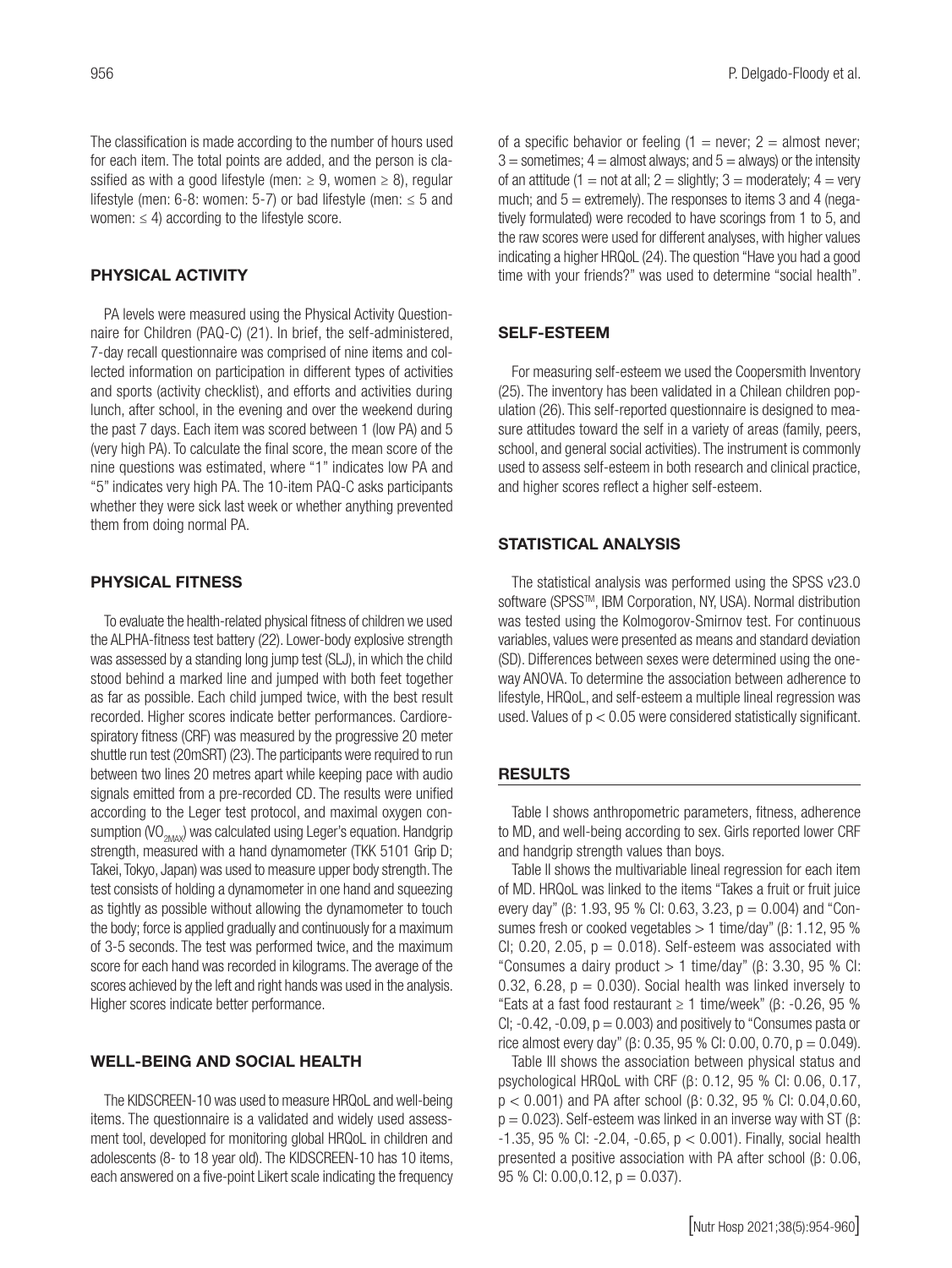| and well-bell ig according to the study sample |                     |                    |                     |             |           |
|------------------------------------------------|---------------------|--------------------|---------------------|-------------|-----------|
|                                                | Girls ( $n = 271$ ) | Boys ( $n = 344$ ) | Total ( $n = 615$ ) | p-value     | <b>ES</b> |
| Age (yrs)                                      | $11.7 \pm 1.0$      | $11.8 \pm 1.1$     | $11.7 \pm 1.1$      | 0.204       | 0.01      |
| Body mass (kg)                                 | $51.8 \pm 12.8$     | $52.8 \pm 15.4$    | $52.4 \pm 14.3$     | 0.399       | 0.07      |
| Height (m)                                     | $1.5 \pm 0.1$       | $1.6 \pm 0.1$      | $1.6 \pm 0.1$       | 0.002       | 1.00      |
| $BMl$ (kg/m <sup>2</sup> )                     | $21.9 \pm 4.6$      | $21.4 \pm 4.8$     | $21.6 \pm 4.7$      | 0.213       | 0.11      |
| Normal                                         | 134 (49.4 %)        | 175 (50.9 %)       | 309 (50.2 %)        | $p = 0.026$ |           |
| Overweight                                     | 81 (29.9 %)         | 74 (21.5 %)        | 155 (25.2%)         |             |           |
| Obesity                                        | 56 (20.7 %)         | 95 (27.6 %)        | 151 (24.6 %)        |             |           |
| WC (cm)                                        | $72.6 \pm 10.7$     | $74.1 \pm 12.2$    | $73.4 \pm 11.6$     | 0.126       | 0.13      |
| WtHR (WC/size)                                 | $0.5 \pm 0.1$       | $0.5 \pm 0.1$      | $0.5 \pm 0.1$       | 0.869       | 0.01      |
| Physical fitness                               |                     |                    |                     |             |           |
| VO <sub>2MAY</sub> (ml/kg/min)                 | $42.6 \pm 4.5$      | $45.8 \pm 6.1$     | $44.4 \pm 5.7$      | p < 0.001   | 0.59      |
| SLJT (CM)                                      | $134.0 \pm 25.2$    | $133.5 \pm 25.4$   | $133.7 \pm 25.3$    | 0.798       | 0.02      |
| Handgrip strength (kg)                         | $22.6 \pm 8.0$      | $24.9 \pm 8.4$     | $23.9 \pm 8.3$      | 0.001       | 0.28      |
| Lifestyle                                      |                     |                    |                     |             |           |
| MD adherence                                   | $4.7 \pm 4.6$       | $5.2 \pm 4.7$      | $5.0 \pm 4.6$       | 0.261       | 0.11      |
| General PA (1-5 score)                         | $3.1 \pm 1.1$       | $2.9 \pm 1.2$      | $3.0 \pm 1.1$       | 0.075       | 0.17      |
| ST (h/day)                                     | $3.3 \pm 1.2$       | $3.2 \pm 1.1$      | $3.3 \pm 1.1$       | 0.415       | 0.09      |
| PA after school (h/week)                       | $2.6 \pm 1.4$       | $2.8 \pm 1.5$      | $2.7 \pm 1.4$       | 0.077       | 0.14      |
| Well-being                                     |                     |                    |                     |             |           |
| Global self-esteem (score)                     | $31.8 \pm 7.1$      | $32.0 \pm 7.4$     | $31.9 \pm 7.3$      | 0.753       | 0.03      |
| HRQoL (raw score)                              | $37.3 \pm 4.7$      | $37.5 \pm 4.9$     | $37.4 \pm 4.8$      | 0.574       | 0.04      |

#### Table I. Anthropometric parameters, fitness, adherence to MD, and well-being according to the study sample

Data are presented as mean and SD. A p-value < 0.05 is considered statistically significant. ES: effect size; BMI: body max index; WC: waist circumference; WtHR: *waist-to-height ratio; BF: body fat; MD: Mediterranean diet; PA: physical activity; ST: screen time; HRQoL: health-related quality of life.* 

| Table II. Association between adherence to MD items and psychological well-being |  |  |  |  |
|----------------------------------------------------------------------------------|--|--|--|--|
|----------------------------------------------------------------------------------|--|--|--|--|

|                                                       | <b>HRQoL</b>                            | Self-esteem                              | <b>Social health</b>                     |
|-------------------------------------------------------|-----------------------------------------|------------------------------------------|------------------------------------------|
| Food habits of MD                                     | $\beta$ , (95 % CI), p-value            | $\beta$ , (95 % CI), p-value             | $\beta$ , (95 % CI), p-value             |
| Skips breakfast                                       | $0.85$ , $(-1.22, 2.91)$ , $p = 0.421$  | $-1.59$ , $(-5.86, 2.68)$ , $p = 0.464$  | $0.24$ , $(-0.17, 0.65)$ , $p = 0.255$   |
| Consumes a dairy product<br>for breakfast             | 0.42, $(-1.18, 2.02)$ , $p = 0.609$     | $-1.61$ ( $-4.92$ , 1.70), $p = 0.340$   | $-0.14$ , ( $-0.46$ , 0.18), $p = 0.394$ |
| Consumes cereals or grains for breakfast              | $-1.10$ , $(-2.56, 0.35)$ , $p = 0.137$ | $-0.18$ , $(-3.19, 2.83)$ , $p = 0.909$  | $-0.19$ , $(-0.48, 0.10)$ , $p = 0.203$  |
| Takes a fruit or fruit juice every day                | 1.93, $(0.63, 3.23)$ , $p = 0.004$      | $-1.11$ , ( $-3.80$ , 1.57), $p = 0.416$ | $-0.03$ , $(-0.29, 0.23)$ , $p = 0.819$  |
| Consumes a second fruit every day                     | 0.66, $(-0.51, 1.82)$ , $p = 0.268$     | $0.85$ , (-1.56, 3.25), $p = 0.490$      | 0.05, $(-0.19, 0.28)$ , $p = 0.699$      |
| Consumes a dairy product<br>$> 1$ time/day            | $-1.38$ , $(-2.82, 0.06)$ , $p = 0.061$ | $3.30, (0.32, 6.28), p = 0.030$          | $-0.23$ , $(-0.51, 0.06)$ , $p = 0.124$  |
| Consumes fresh or cooked vegetables<br>$> 1$ time/day | 1.12, $(0.20, 2.05)$ , $p = 0.018$      | $0.05$ , $(-1.87, 1.97)$ , $p = 0.961$   | $0.15$ , (-0.04, 0.34), $p = 0.112$      |
| Consumes fish regularly<br>(at least 2-3 times/week)  | 0.52, $(-0.17, 1.22)$ , $p = 0.142$     | $-0.69$ , $(-2.13, 0.75)$ , $p = 0.346$  | $0.07$ , $(-0.07, 0.20)$ , $p = 0.357$   |
| Eats at a fast food restaurant<br>$\geq$ 1 time/week  | $-0.16$ , $(-0.99, 0.68)$ , $p = 0.716$ | $-0.45$ , $(-2.19, 1.28)$ , $p = 0.608$  | $-0.26$ , $(-0.42, -0.09)$ , $p = 0.003$ |
| Consumes sweets<br>and candy several times            | 0.52, $(-0.48, 1.52)$ , $p = 0.307$     | 0.28, $(-1.79, 2.35)$ , $p = 0.792$      | $-0.08$ , ( $-0.28$ , 0.12), $p = 0.415$ |
| Consumes pasta<br>or rice almost every day            | 1.51, $(-0.25, 3.27)$ , $p = 0.093$     | $-3.44$ , $(-7.09, 0.20)$ , $p = 0.064$  | 0.35, $(0.00, 0.70)$ , $p = 0.049$       |
| Uses olive oil at home                                | $-1.23$ , $(-2.78, 0.31)$ , $p = 0.118$ | 1.86, $(-1.34, 5.06)$ , $p = 0.255$      | $-0.17$ , $(-0.48, 0.14)$ , $p = 0.290$  |

*The data shown represent* β*, (95 % CI), p-value. A p-value < 0.05 was considered statistically significant (in bold).*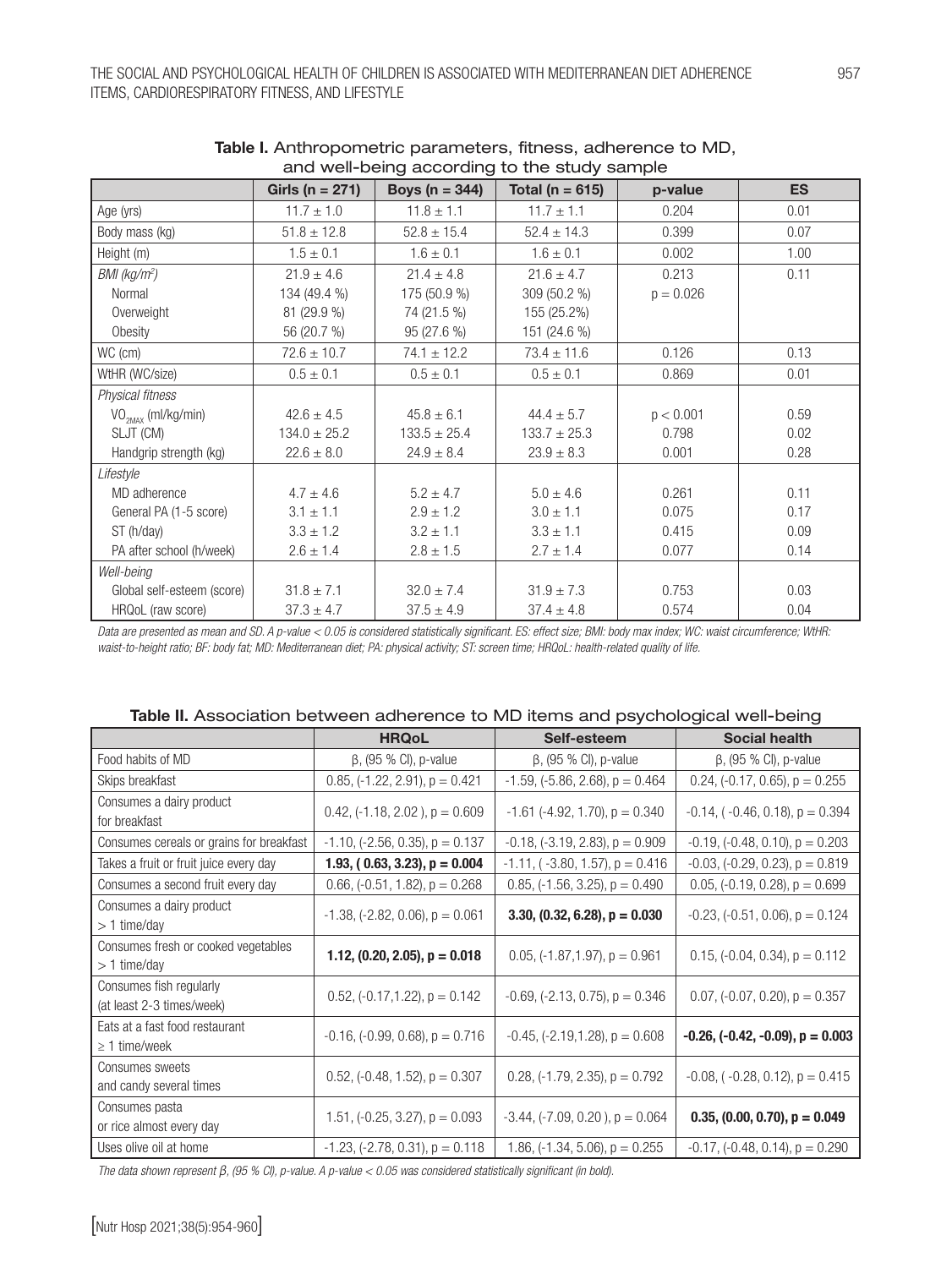|                                                   | <b>HRQoL</b>                            | Self-esteem                                  | <b>Social health</b>                     |
|---------------------------------------------------|-----------------------------------------|----------------------------------------------|------------------------------------------|
| Physical status                                   | $\beta$ , (95 % CI), p-value            | $\beta$ , (95 % CI), p-value                 | $\beta$ , (95 % CI), p-value             |
| Cardiorespiratory fitness $({\rm VO}_{\rm 2MAX})$ | $0.12$ , $(0.06, 0.17)$ , $p < 0.001$   | 0.08, $(-0.04, 0.19)$ , $p = 0.180$          | 0.00, $(-0.01, 0.02)$ , $p = 0.490$      |
| SLJ (cm)                                          | $0.01$ , $(-0.01, 0.02)$ , $p = 0.409$  | 0.00, $(-0.03, 0.02)$ , $p = 0.871$          | $0.00$ , $(0.00, 0.00)$ , $p = 0.933$    |
| Handgrip strength (kg)                            | $0.02$ , $(-0.01, 0.06)$ , $p = 0.249$  | $0.01$ , $(-0.06, 0.09)$ , $p = 0.697$       | 0.00, $(-0.01, 0.019)$ , $p = 0.500$     |
| MD adherence (score)                              | $0.04$ , $(-0.02, 0.10)$ , $p = 0.206$  | 0.08, $(-0.05, 0.21)$ , $p = 0.217$          | 0.00, $(-0.01, 0.02)$ , $p = 0.755$      |
| General physical activity (1-5 score)             | $0.04$ , $(-0.23, 0.31)$ , $p = 0.757$  | 0.23, $(-0.32, 0.78)$ , $p = 0.403$          | $-0.06$ , $(-0.12, -0.01)$ , $p = 0.206$ |
| Screen time (h/day)                               | $-0.14$ , $(-0.48, 0.20)$ , $p = 0.417$ | $-1.35$ , ( $-2.04$ , $-0.65$ ), $p < 0.001$ | 0.04, $(-0.04, 0.11)$ , $p = 0.334$      |
| Physical activity after school (h/week)           | 0.32, $(0.04, 0.60)$ , $p = 0.023$      | 0.40, $(-0.18, 0.97)$ , $p = 0.173$          | 0.06, $(0.00, 0.12)$ , $p = 0.037$       |
| Lifestyle (PA after school $+ ST$ )               | 1.45, $(0.75, 1.88)$ , $p < 0.001$      | 1.00, $(0.82, 1.18)$ , $p = 0.717$           | 0.10, $(0.09, 0.12)$ , $p = 0.090$       |

Table III. Association between physical status and psychological well-being

The data shown represent *β*, (95 % CI), p-value. A p-value < 0.05 was considered statistically significant. VO<sub>2MAX</sub>: maximal oxygen combustion; SLJ: standing long jump *test; MD: Mediterranean diet; PA: physical activity; ST: screen time.* 

#### **DISCUSSION**

The purpose of this study was to determine the association of items of MD adherence, fitness components, and lifestyle with psychological and social health in Chilean schoolchildren. The main findings were: i) CRF and PA after school presented a positive association with HRQoL; ii) social health had a positive association with PA after school; and iii) "Eats at a fast food restaurant ≥ 1 time/week" presented an inverse association with "Had a good time with friends."

In the present study PA after school was linked to HRQoL and social health in schoolchildren. Along these lines, evidence has shown that it is fundamental to understand that PA promotion should be emphasised to improve HRQoL in children (27). Similar to our results, another study conducted in American schoolchildren reported a positive association between PA, PF and HRQoL; moreover, PA was positively associated with subjective well-being (28). Additionally, the literature has reported that the highest level of PA at recess, lunchtime, and after school was associated with better HRQoL scores in Australian adolescents (29). Likewise, it has been indicated that the perception of self-reported fitness is associated with HRQoL and self-rated health in Portuguese adolescents (30). In this context, the findings of another study carried out in Malaysian children reported that children who are physically active have better HRQoL (27).

In the present study adherence to MD items showed an association with psychological and social health in schoolchildren; likewise, negative items such as "Eats at a fast food restaurant  $\geq 1$  time/week" was linked negatively to social health. In this same line, an investigation has reported that Japanese children with undesirable lifestyles, such as poor food habits, were more likely to have less well-being, regardless of sex, BMI, or social background (31). Likewise, a study that evaluated adherence to MD with HRQoL in Portuguese adolescents reported that adherence was positively associated with well-being (32). Moreover, a recent study carried out in Spanish schoolchildren concluded that adherence to MD was found to behave as a protective factor for positive well-being in a cross-sectional analysis (33). In this line, a study that evaluated the relationship between adherence to MD, HRQoL, and subjective happiness reported positive associations with adherence to MD, higher levels of subjective happiness, and better HRQoL in adolescents (13). Additionally, a previous study has reported that adherence to MD presented positive correlations with different factors of well-being (14).

In the present study ST was linked negatively to psychological health (i.e., self-esteem). Regarding our results, it has been reported that higher levels of ST are associated with poorer psychological and physical health in children (34). In addition, another study reported that ST was significantly associated with poor mental health outcomes, psychological distress, and low self-esteem in a sample of youth (35). Likewise, evidence has shown that ST has been linked to lower psychological well-being as well as decreased perceived HRQoL in schoolchildren (36). Similarly, a recent study carried out in schoolchildren showed that high exposure to ST increases the risk of emotional and behavioral problems (37). According to our results, evidence has shown that exceeding two hours of ST each day was associated with significantly lower well-being scores in Australian adolescents (29).

CRF was linked in a positive way to HRQoL. In this sense, a study carried out in Portuguese schoolchildren reported that HRQoL was positively associated with CRF and muscular fitness (38), both fitness components. Similar to the results of this present study, it has been reported that CRF has been positively associated with higher scores on all five KIDSCREEN-27 domains in a sample of schoolchildren (39). Moreover, another study indicated that children with high levels of fitness have a higher HRQoL when compared to children with low levels of fitness. Similarly, CRF has been associated with physical and emotional well-being in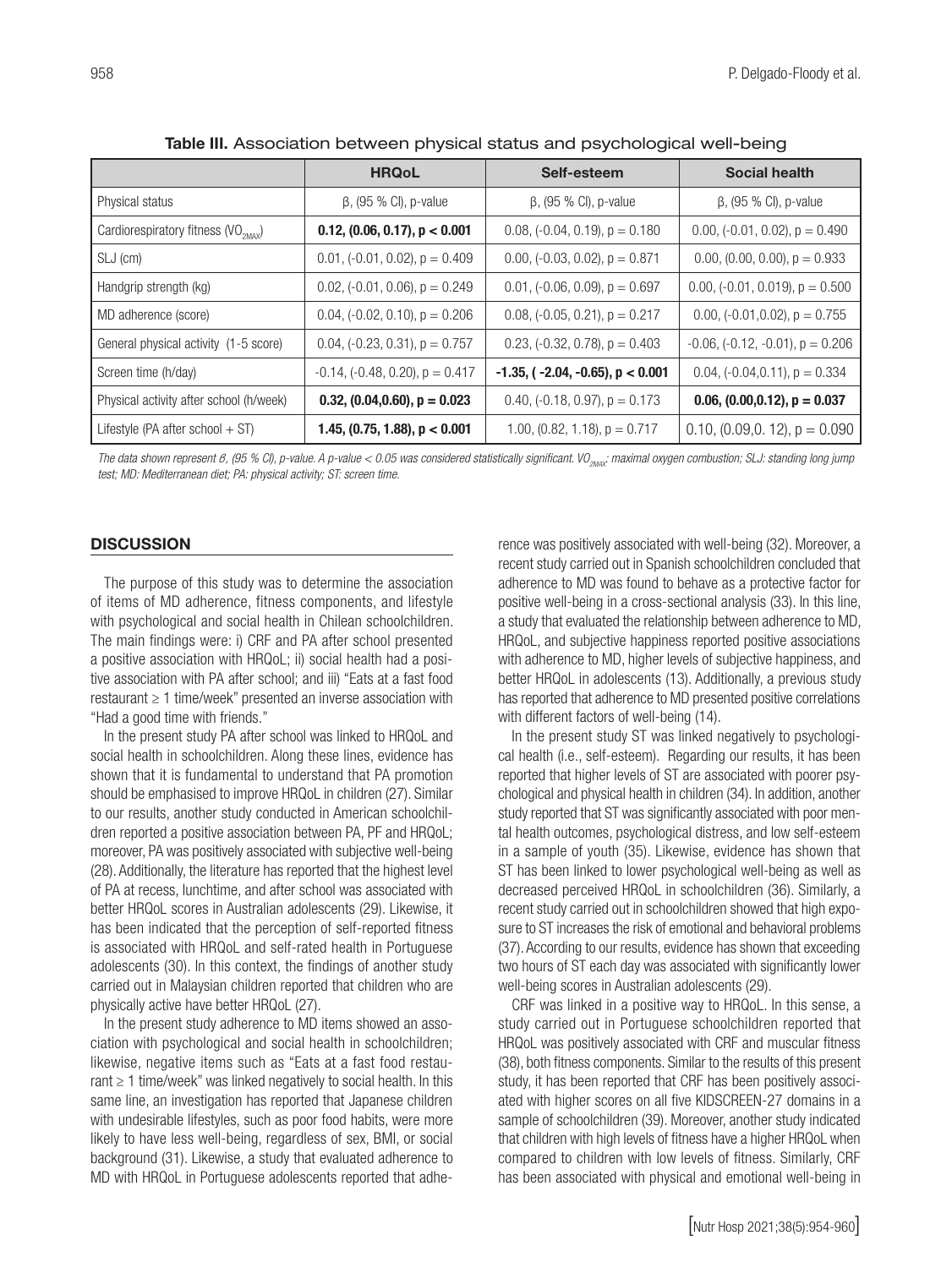Spanish schoolchildren (40). Therefore, improving CRF and physical fitness components could be a good strategy for improving HRQoL in children.

In the present study we reported that self-esteem was linked with healthy patterns of MD such as "Consumes dairy products  $($  1 time/day)." In this context, the findings of another study indicate that good food habits such as MD adherence were positively associated with self-esteem in Spanish adolescents (30). Similarly, evidence has shown that a higher healthy dietary adherence score at baseline in normal weight and overweight children was associated with better self-esteem (41). In contrast with our results, another study reported that higher self-concept was associated with lower consumption of dairy products; likewise, children classified as having "high self-esteem" reported higher consumption of fruit, vegetables, fish, nuts, and pulses (14). On the other hand, it has been indicated that an adequate intake of milk and dairy products seems to be an important factor for adolescents' health (42).

#### LIMITATIONS

The limitations of the present study include those inherent to its transversal character. Another limitation would be self-reporting in relation to well-being, self-esteem, food habits, and PA, which could mean that these data are underestimated or overestimated. The strengths of this study are that we examined several variables that affect the psychological and social health of children, contributing to a better understanding of the serious problem of bad food habits such as eating fast foods or candies repeatedly among Chilean schoolchildren.

#### **CONCLUSION**

In conclusion, MD adherence items, fitness, and lifestyle (i.e., PA after school and ST) were linked to psychological and social health, therefore it is necessary to develop preventive strategies for schoolchildren to change in a positive way these modifiable lifestyle behaviors. This suggests that interventions for children need to begin early in order to establish healthy habits, as lifestyle habits acquired during childhood will persist into adulthood.

#### REFERENCES

- 1. Gu X, Chang M, Solmon MA. Physical activity, physical fitness, and health-related quality of life in school-aged children. J Teach Phys Educ 2016;35(2):117-26. DOI: 10.1123/jtpe.2015-0110
- 2. Delgado-Floody P, Caamano-Navarrete F, Guzman-Guzman IP, Jerez-Mayorga D, Martinez-Salazar C, Alvarez C. Food Habits and Screen Time Play a Major Role in the Low Health Related to Quality of Life of Ethnic Ascendant Schoolchildren. Nutrients 2020;12(11):3489. DOI: 10.3390/nu12113489
- 3. Delgado Floody PA, Jerez Mayorga D, Caamano-Navarrete F, Carter-Thuillier B, Cofre-Lizama A, Alvarez C. Psychological well-being related to screen time, physical activity after school, and weight status in Chilean schoolchildren. Nutr Hosp 2019;36(6):1254-60. DOI: 10.20960/nh.02751
- 4. Delgado-Floody P, Carter-Thuillier B, Guzmán-Guzmán I, Latorrre-Román P, Caamaño-Navarrete F. Low indicators of personal and social develop-

ment in Chilean schools are associated with unimproved academic performance: A national study. International Journal of Educational Research 2020;104:101651. DOI: 10.1016/j.ijer.2020.101651

- 5. McClure AC, Tanski SE, Kingsbury J, Gerrard M, Sargent JD. Characteristics associated with low self-esteem among US adolescents. Acad Pediatr 2010;10(4):238-44.e2. DOI: 10.1016/j.acap.2010.03.007
- 6. Wang F, Wild T, Kipp W, Kuhle S, Veugelers P. The influence of childhood obesity on the development of self-esteem. Health Rep 2009;20(2):21-7.
- 7. Wang F, Veugelers P. Self‐esteem and cognitive development in the era of the childhood obesity epidemic. Obes Rev 2008;9(6):615-23. DOI: 10.1111/j.1467-789X.2008.00507.x
- 8. Renshaw TL, Long AC, Cook CR. Assessing adolescents' positive psychological functioning at school: Development and validation of the Student Subjective Wellbeing Questionnaire. Sch Psychol Q 2015;30(4):534-52. DOI: 10.1037/spq0000088
- 9. Lee BJ, Yoo MS. Family, school, and community correlates of children's subjective well-being: An international comparative study. Child Ind Res 2015;8(1):151-75. DOI: 10.1007/s12187-014-9285-z
- 10. Shoshani A, Slone M. Positive education for young children: effects of a positive psychology intervention for preschool children on subjective well being and learning behaviors. Front Psychol 2017;8:1866. DOI: 10.3389/ fpsyg.2017.01866
- 11. Weissberg RP. Promoting the Social and Emotional Learning of Millions of School Children. Perspect Psychol Sci 2019;14(1):65-9. DOI: 10.1177/1745691618817756
- 12. Bundhun D, Rampadarath S, Puchooa D, Jeewon R. Dietary intake and lifestyle behaviors of children in Mauritius. Heliyon 2018;4(2):e00546. DOI: 10.1016/j.heliyon.2018.e00546
- 13. Ferrer-Cascales R, Albaladejo-Blázquez N, Ruiz-Robledillo N, Clement-Carbonell V, Sánchez-SanSegundo M, Zaragoza-Martí A. Higher Adherence to the Mediterranean Diet is Related to More Subjective Happiness in Adolescents: The Role of Health-Related Quality of Life. Nutrients 2019;11(3):698. DOI: 10.3390/nu11030698
- 14. Muros JJ, Cofre-Bolados C, Arriscado D, Zurita F, Knox E. Mediterranean diet adherence is associated with lifestyle, physical fitness, and mental wellness among 10-y-olds in Chile. Nutrition 2017;35:87-92. DOI: 10.1016/j. nut.2016.11.002
- 15. Lindberg L, Swanberg I. Well-being of 12-year-old children related to interpersonal relations, health habits and mental distress. Scand J Caring Sci 2006;20(3):274-81. DOI: 10.1111/j.1471-6712.2006.00405.x
- 16. Moreno-Villares J, Galiano-Segovia M. El tiempo frente a las pantallas: la nueva variable en la salud infantil y juvenil. Nutr Hosp 2019;36(6):1235-6.
- 17. Delgado-Floody P, Alvarez C, Caamaño-Navarrete F, Jerez-Mayorga D, Latorre-Román P. The influence of Mediterranean diet adherence, physical activity patterns and weight status on cardiovascular response to cardiorespiratory fitness test in Chilean schoolchildren. Nutrition 2020:110621. DOI: 10.1016/j.nut.2019.110621
- 18. CDC. Centers for Disease Control and Prevention.Overweight and obesity; Defining overweight and obesity. In: Division of Nutrition PA, and Obesity, editor. Available from: https://www.cdc.gov/obesity/childhood/defining. html2010.
- 19. Schröder H, Ribas L, Koebnick C, Funtikova A, Gomez SF, Fíto M, et al. Prevalence of abdominal obesity in Spanish children and adolescents. Do we need waist circumference measurements in pediatric practice? PLoS One 2014;9(1):e87549. DOI: 10.1371/journal.pone.0087549
- 20. Majem LS, Barba LR, Bartrina JA, Rodrigo CP, Santana PS, Quintana LP. Obesidad infantil y juvenil en España. Resultados del Estudio enKid (1998-2000). Med Clin 2003;121(19):725-32. DOI: 10.1016/S0025-7753(03)74077-9
- 21. Manchola-González J, Bagur-Calafat C, Girabent-Farrés M. Fiabilidad de la versión española del cuestionario de actividad física PAQ-C. Rev int med cienc act fis deporte 2017;17(65):139-52.
- 22. Ruiz JR, España Romero V, Castro Piñero J, Artero EG, Ortega F, Cuenca García M, et al. Batería ALPHA-Fitness: test de campo para la evaluación de la condición física relacionada con la salud en niños y adolescentes. Nutr Hosp 2011;26(6):1210-4.
- 23. Leger LA, Mercier D, Gadoury C, Lambert J. The multistage 20 metre shuttle run test for aerobic fitness. J Sports Sci 1988;6(2):93-101. DOI: 10.1080/02640418808729800
- 24. Ravens-Sieberer U, Erhart M, Rajmil L, Herdman M, Auquier P, Bruil J, et al. Reliability, construct and criterion validity of the KIDSCREEN-10 score: a short measure for children and adolescents' well-being and health-related quality of life. Qual Life Res 2010;19(10):1487-500. DOI: 10.1007/s11136- 010-9706-5